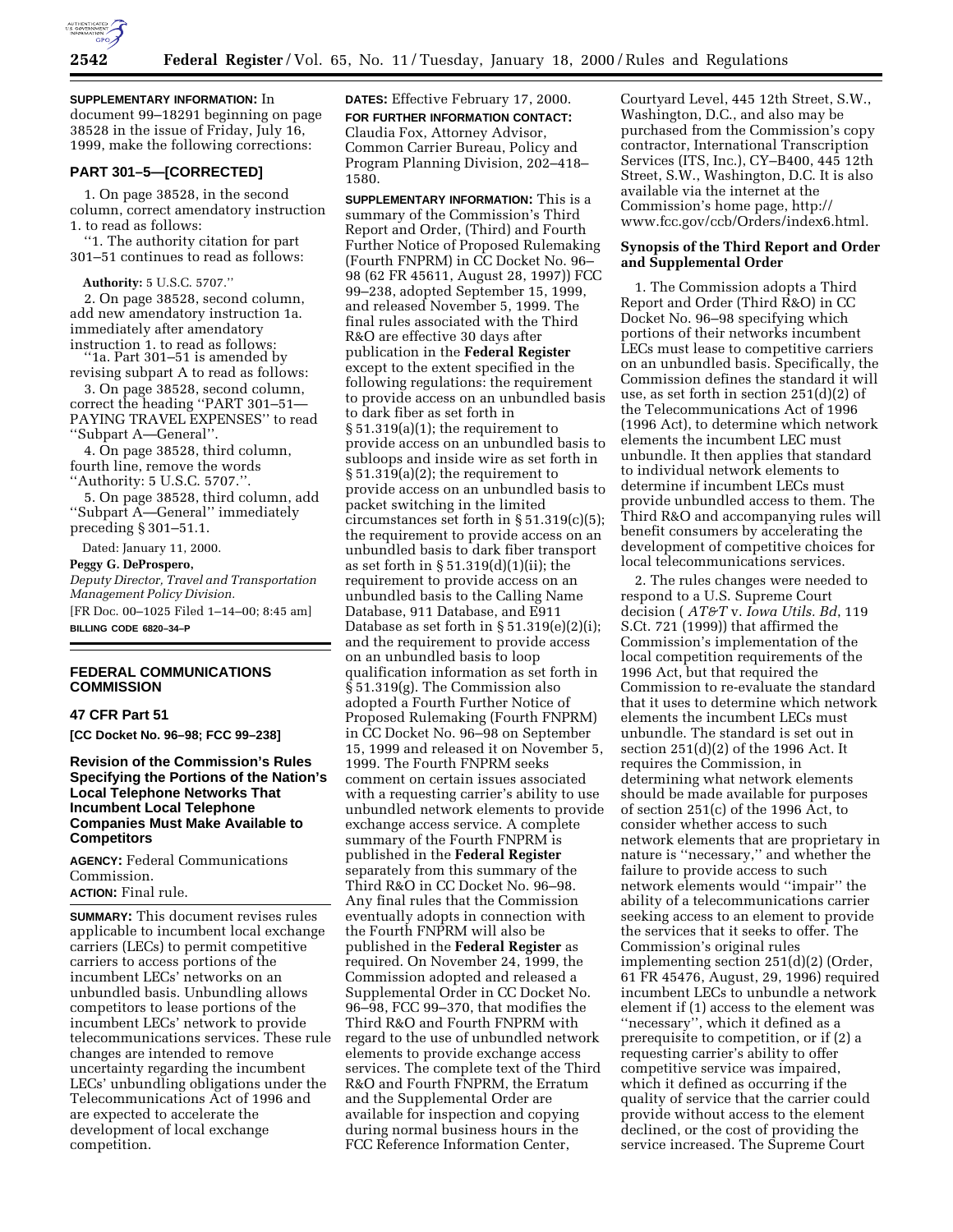directed the Commission to give more substance the ''necessary'' and ''impair'' standards by considering more than ''any'' increase in cost or decrease in quality associated with denying access to an incumbent LEC's network element and to consider the availability of elements outside the incumbent LEC's network.

3. As a result, the Third R&O adopts a standard that gives substance to the terms ''necessary'' and ''impair'' in section 251(d)(2), evaluates alternative elements that are available through selfprovisioning by a requesting carrier or through third party suppliers, and that is rationally related to the goals of the 1996 Act. The Third R&O confirms that the ''necessary'' standard of section 251(d)(2)(A) is a higher standard that applies to proprietary network elements or to proprietary functions within an element, and that the ''impair'' standard applies to non-proprietary network elements. The Third R&O adopts a limited definition of the phrase ''proprietary in nature'' that tracks the intellectual property categories of patent, copyright, and trade secrets. If an incumbent LEC can demonstrate that it has invested resources (time, material, or personnel) to develop proprietary information or network elements that are protected by patent, copyright, or trade secret law, the product of such an investment is ''proprietary in nature'' within the meaning of section 251(d)(2)(A). The definition excludes elements that are based on widely accepted industry documents or on standards commonly used by a standards-setting body (*e.g.* ITU, ANSI, IEEE) or by vendors.

4. The Third R&O also finds that there are several circumstances which, if they exist with regard to information or functionalities that the incumbent LEC claims are proprietary, will permit the Commission to order unbundling of the proprietary information or functionality even if unbundled access to the element is not strictly ''necessary,'' as long as the ''impair'' standard is met. These circumstances are: (1) Where an incumbent LEC, for the primary purpose of causing a particular network to be evaluated under the stricter ''necessary'' standard in order to avoid its unbundling obligation, implements only a minor modification to the network element to make the element proprietary; (2) where an incumbent LEC cannot demonstrate that the information or functionality that it claims is proprietary differentiates its services from its competitors' services, or is otherwise competitively significant; or (3) where lack of access to the proprietary element would

jeopardize the goal of the 1996 Act to bring rapid competition to the greatest number of consumers.

5. The Third R&O concludes that a proprietary network element is ''necessary'' within the meaning of section 251(d)(2)(A) if, taking into consideration the availability of alternative elements outside the incumbent's network, including selfprovisioning by a requesting carrier or acquiring an alternative from a thirdparty supplier, lack of access to that element would, as an practical, economic, and operational matter, preclude a requesting carrier from providing the services it seeks to offer.

6. The Third R&O concludes that the failure to provide access to a network element would ''impair'' the ability of a requesting carrier to provide the services it seeks to offer if, taking into consideration the availability of alternative elements outside the incumbent's network, including selfprovisioning by a requesting carrier or acquiring an alternative from a thirdparty supplier, lack of access to that element materially diminishes a requesting carrier's ability to provide the services it seeks to offer.

7. In order to determine whether an alternative element is available as a practical, economic, and operational matter, the Third R&O considers the following factors associated with a requesting carrier's ability to actually provide service using the alternative element: cost, timeliness, quality, ubiquity, and operational issues. In determining which network elements the incumbent LECs should be required to unbundle, the Third R&O also considers factors that promote the goals of the 1996 Act. Specifically, the Order considers whether unbundling a particular element would: (1) Promote rapid introduction of competition in all markets; (2) promote facilities-based competition, investment, and innovation; (3) reduce regulation; (4) create certainty in the market; and (5) allow for administrative practicality.

8. The Third R&O applies the ''necessary'' and ''impair'' standards to identify a minimum list of seven network elements that should be unbundled on a national basis, subject to discrete geographic and product market exceptions: (1) Loops; (2) subloops; (3) network interface devices; (4) circuit switching; (5) interoffice transmission facilities; (6) signaling and call-related databases; (7) operations support systems. Given the rapid changes in technology, competition, and the economic conditions of the telecommunications market, the Third R&O concludes that the Commission

will periodically revisit the issue of what elements are subject to the unbundling obligations of the Act. It also concludes that the goals of the Act will better be served if network elements identified by the Commission are not removed from the unbundling obligations of the Act on a state-by-state basis, at this time.

9. *Loops:* The Third R&O requires incumbent LECs to provide unbundled access to the local loop nationwide, including high-capacity lines, xDSLcapable loops, dark fiber, and inside wire owned by the incumbent LEC. ''xDSL'' refers to broadband services based on digital subscriber line technology, and are referred to as "advanced" services. The Third R&O finds that lack of access to unbundled loops impairs a carrier's ability to provide the services it seeks to offer because requiring carriers to selfprovision loops would materially raise entry costs, delay broad-based entry, and limit the scope and quality of the competitor's offerings. Neither selfprovisioning loops nor obtaining loops from third-party sources is an adequate alternative for loops that a carrier can obtain from an incumbent LEC under the section 251(c) unbundling obligation. The Third R&O also concludes that access to the full capabilities of incumbent LECs' loop plant nationwide will further the goals of the Act. Specifically, requiring access to unbundled loops will promote the rapid development of competition and bring the benefits of competition to greater numbers of consumers, and will also encourage competition for broadband services.

10. The Third R&O defines the loop network element to include all features, functions, and capabilities of the transmission facilities, including dark fiber and attached electronics (except those used for the provision of advanced services, such as digital subscriber line access multiplexers (DSLAMs)) owned by the incumbent LEC, between an incumbent LEC's central office and the loop demarcation point at the customer premises. Dark fiber is fiber that has not been activated through connection to the electronics that ''light'' it, and thereby render it capable of carrying communications services. DSLAMs split voice (low band) and data (high band) signals carried over a copper twisted pair. The Third R&O modifies the definition of loop contained in the Commission's First Report and Order in CC Docket No. 96–98 to include dark fiber and attached electronics. The Commission's previous definition did not specify whether dark fiber fell within the definition of the loop.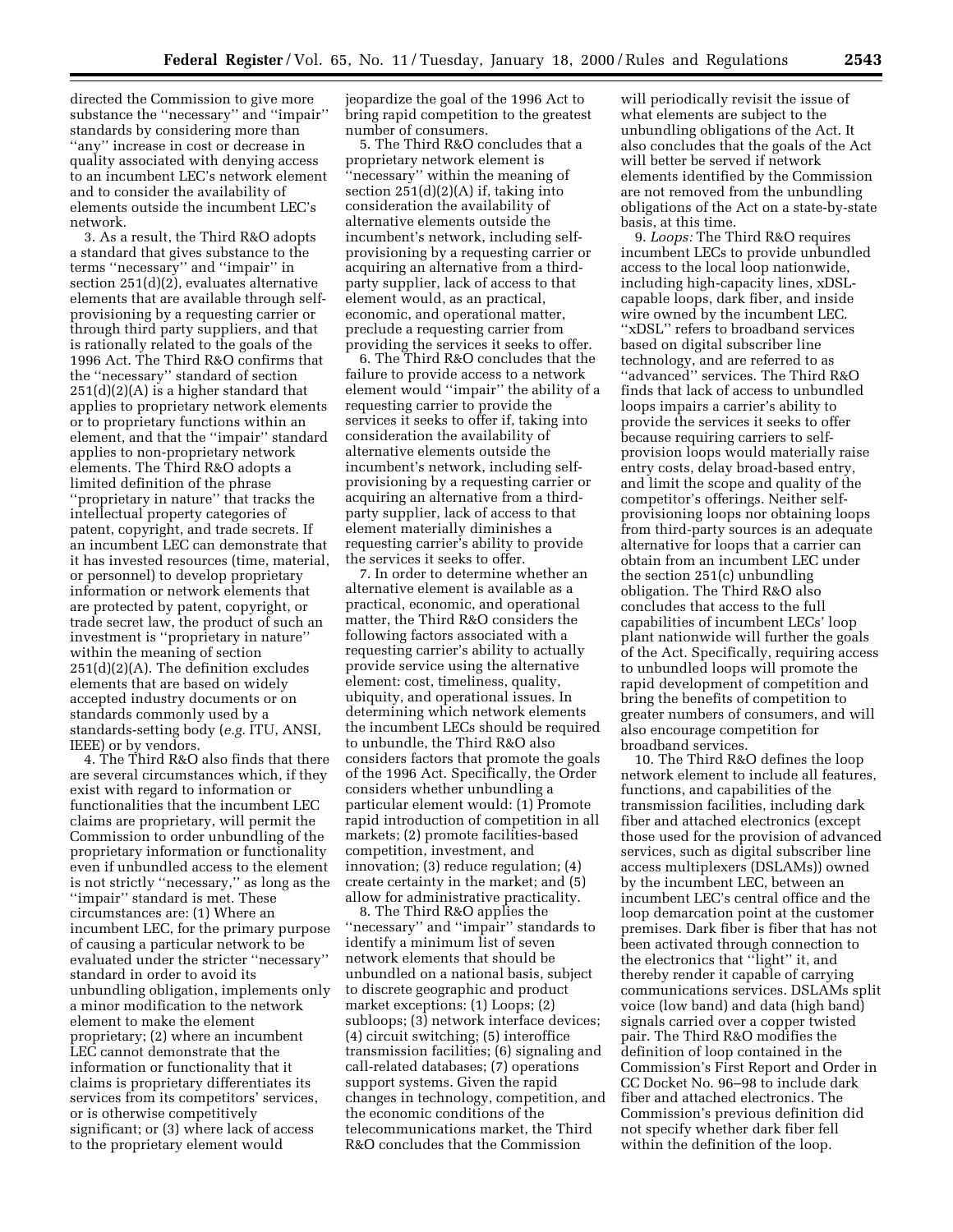11. In order to secure access to the loop's full functions and capabilities, the Third R&O requires incumbent LECs to condition loops, and finds that incumbent LECs may charge for such conditioning. Loop conditioning is necessary to allow requesting carriers to offer advanced services. The terms ''conditioned,'' ''clean copper,'' ''xDSLcapable'' and ''basic'' loops all describe copper loops from which bridge taps, low-pass filters, range extenders, and similar devices have been removed. Thus, incumbent LECs cannot resist or refuse a competitive carrier's request to condition loops on the grounds that they themselves are not planning to offer xDSL to that customer. The Third R&O defers to the states to ensure that the costs incumbents impose on competitors for line conditioning are in compliance with the Commission's pricing rules for nonrecurring costs. The Third R&O also finds no basis for placing a restriction on what services a carrier may offer using the loop network element.

12. Nothing in the Third R&O disturbs the Commission's previous finding that incumbent LECs must provide cross connect facilities between an unbundled loop and a requesting carrier's collocated equipment, and that they must provide cross connect facilities according to sections 252(d)(1) and 251(c)(3) at any technically feasible point that a requesting carrier seeks access to the loop. Charges for cross connect facilities must meet the costbased standard provided in section 252(d)(1), and the terms and conditions of providing cross connect facilities must be reasonable and nondiscriminatory under section 251(c)(3). The Third R&O declines to identify loop spectrum as a separate unbundled network element in this Order.

13. *Subloops:* The Third R&O requires incumbent LECs to provide unbundled access to subloops nationwide. It concludes that self-provisioning subloop elements, like the loop itself, would materially raise entry costs, delay broad-based entry, and limit the scope and quality of the competitive LEC's service offerings. It finds that lack of access to unbundled subloops at technically feasible points throughout the incumbent's loop plant will impair a competitor's ability to provide the services it seeks to offer. The Third R&O also finds that access to unbundled subloop elements allows competitive LECs to self-provision part of the loop, and thus, over time, to deploy their own loop facilities, and eventually to develop competitive loops. If requesting carriers can reduce their reliance on the

incumbent by interconnecting their own facilities closer to the customer, their ability to provide service using their own facilities will be greatly enhanced, thereby furthering the goal of the 1996 Act to promote facilities-based competition.

14. The Third R&O defines subloops as portions of the loop that can be accessed at terminals in the incumbent's outside plant. An accessible terminal is a point on the loop where technicians can access the wire or fiber within the cable without removing a splice case. Points of access include a technically feasible point near the customer premises, such as the pole or pedestal, the network interface device (''NID''), or the minimum point of entry to the customer premises (MPOE). Another point of access is the feeder distribution interface (FDI), which is where the trunk line, or ''feeder,'' leading back to the central office, and the ''distribution'' plant, branching out to the subscribers, meet, and ''interface.'' A third point of access is the main distribution frame in the incumbent's central office.

15. The Third R&O establishes a rebuttable presumption that subloops can be unbundled at any accessible terminal in the outside loop plant. If parties are unable to reach an agreement pursuant to voluntary negotiations about the availability of space or the technical feasibility of unbundling the subloop at one of the points identified above, the incumbent will have the burden of demonstrating to the state, in the context of a section 252 arbitration proceeding, that there is no space available or that it is not technically feasible to unbundle the subloop at these points. To the extent there is not currently a single point of interconnection that can be feasibly accessed by a requesting carrier, the Third R&O encourages parties to cooperate in any reconfiguration of the network necessary to create one. If parties are unable to negotiate a reconfigured single point of interconnection at multi-unit premises, the Commission requires the incumbent to construct a single point of interconnection that will be fully accessible and suitable for use by multiple carriers. Any disputes regarding the implementation of this requirement, including the provision of compensation to the incumbent LEC under forward-looking pricing principles, shall be subject to the usual dispute resolution process under section 252.

16. The Third R&O also establishes a further rebuttable presumption that, once one state has determined that it is technically feasible to unbundle

subloops at a designated point, it will be presumed that it is technically feasible for any incumbent LEC in any other state to unbundle the loop at the same point everywhere. If the conditions surrounding a request for unbundling at a similar point differ to such an extent that it is not technically feasible for the incumbent to provide unbundled access to that subloop element, the incumbent will have the burden of demonstrating in a section 252 arbitration proceeding that such an arrangement is indeed not technically feasible under those different conditions.

17. *Network Interface Device (NID):* The Third R&O requires incumbent LECs to provide access to the NID nationwide. It concludes that lack of unbundled access to the incumbent's NID impairs the ability of requesting carriers to provide the services that they seek to offer. Requiring a requesting carrier to self-provision NIDs for all customers it seeks to serve would materially raise the cost of entry, delay broad facilities-based market entry, and materially limit the scope and quality of the competitor's service offerings. Unbundling the NID will accelerate the development of alternative networks, because it will allow requesting carriers efficiently to connect their facilities with the incumbent's loop plant. Thus, the Commission's decision to unbundle NIDs is consistent with the 1996 Act's goals of rapid introduction of competition and the promotion of facilities-based entry.

18. The Third R&O defines the NID to include all features, functions, and capabilities of the facilities used to connect the loop distribution plant to the customer premises wiring, regardless of the particular design of the NID mechanism. Specifically, it defines the NID to include any means of interconnection of customer premises wiring to the incumbent LEC's distribution plant, such as a crossconnect device used for that purpose.

19. *Local Circuit Switching:* The Third R&O requires incumbent LECs to provide local switching as an unbundled network element nationwide, except for local circuit switching used to serve end users with four or more lines in access density zone 1 in the top 50 Metropolitan Statistical Areas (MSAs), provided that the incumbent LEC provides nondiscriminatory, cost-based access to combinations of loop and transport unbundled network elements, known as the enhanced extended link (EEL) throughout density zone 1. The Third R&O finds that requesting carriers are not impaired without access to unbundled switching for end users with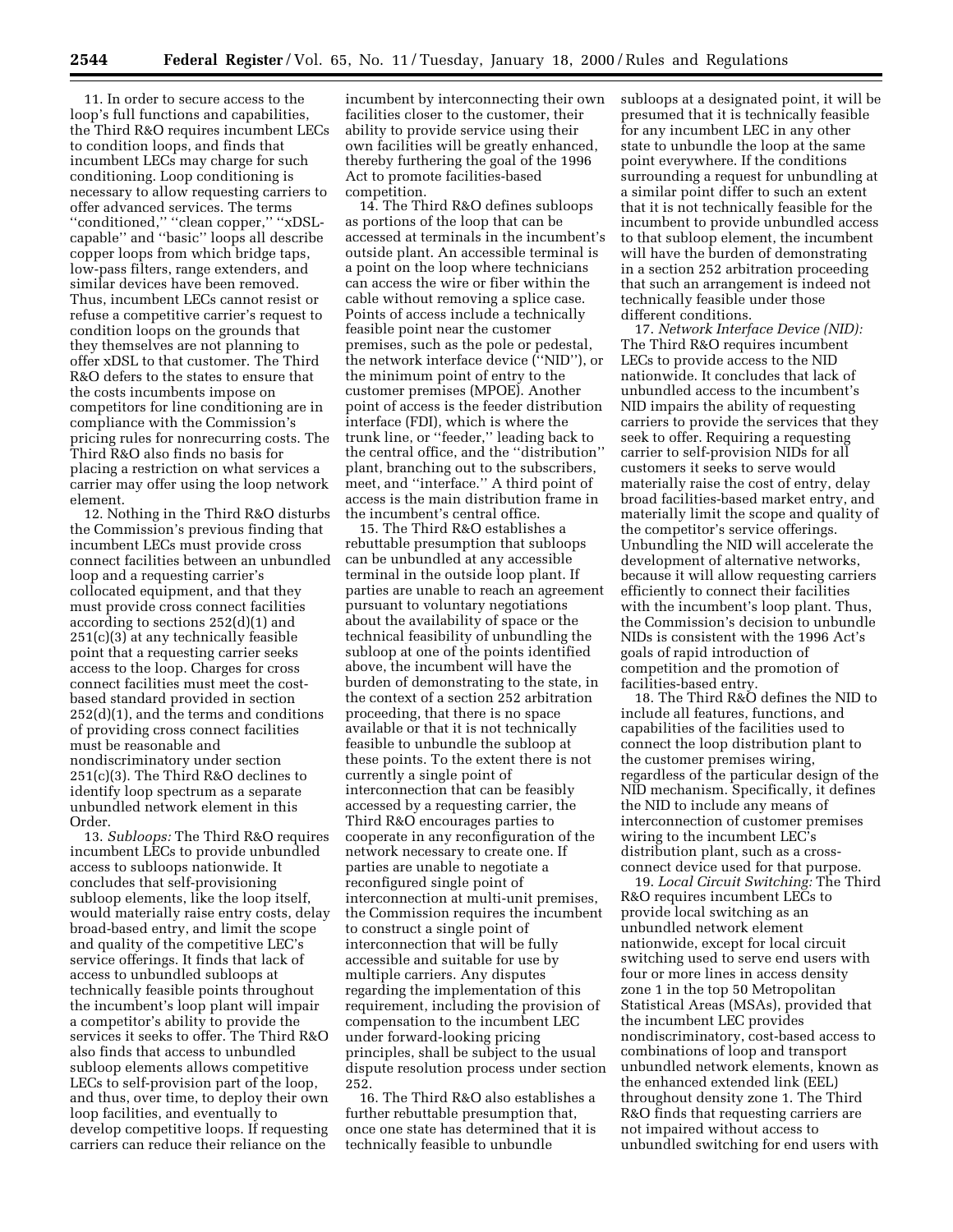four or more lines within density zone 1 in the top 50 MSAs. It concludes that, as a general matter, unbundled local circuit switching meets the ''impair'' standard set forth in section  $251(d)(2)$ , and that lack of access to unbundled local switching materially raises entry costs, delays broad-based entry, and limits the scope and quality of the new entrant's service offerings. The Third R&O also finds that unbundling local circuit switching is consistent with the 1996 Act's goals of rapid introduction of competition and the promotion of facilities-based entry. Requiring incumbent LECs to provide access to unbundled switching, and to use unbundled switching in combination with other network elements, will allow requesting carriers to serve the broadest number of customers without incurring collocation and switch provisioning delays.

20. The Third R&O defines local circuit switching as including the basic function of connecting lines and trunks. In addition to line-side and trunk-side facilities, the definition of the local circuit switching element encompasses all the features, function and capabilities of the switch. The Third R&O rejects the argument of an incumbent LEC that switch routing tables are ''proprietary,'' within the meaning of section  $251(d)(2)(A)$ , and requires them to be unbundled as part of the local circuit switching element.

21. To the extent the market shows that requesting carriers are not serving a market segment with self-provisioned switches, the Third R&O finds that this fact is probative evidence that requesting carriers are impaired without access to unbundled local circuit switching for a discrete market segment. Conversely, to the extent that the market shows that requesting carriers are generally providing service in particular situations with their own switches, the Third R&O finds this fact to be probative evidence that requesting carriers are not impaired without access to unbundled local circuit switching. It thus concludes that it is appropriate to create an exception to the switching unbundling obligation in certain circumstances in the top 50 MSAs, as defined by the Office of Management and Budget, because most of the switches competitors have deployed are within the confines of the top 50 MSAs. The Third R&O also finds that requesting carriers have deployed greater numbers of switches in areas of high customer density within the top 50 MSAs. It therefore concludes that it is appropriate to create an exception to the local circuit switching unbundling obligation only in density zone 1, as

these density zones were defined on January 1, 1999, within the top 50 MSAs. Incumbent LECs assign their central offices to density zones based on traffic volume.

22. The conclusion that competitors are not impaired in certain circumstances without access to unbundled switching in density zone 1 in the top 50 MSAs also is predicated upon the availability of the EEL throughout density zone 1. The EEL allows requesting carriers to serve their customers by extending a customer's loop from the central office that serves the customer to a different end office in which the competitive LEC is already collocated. The EEL therefore allows requesting carriers to aggregate loops at fewer collocations and increase their efficiencies by transporting aggregated loops over efficient high-capacity facilities to their central switching location. The Third R&O also concludes that a rule that provides requesting carriers with access to unbundled local switching for requesting carriers when they serve customers with three lines or less captures a significant portion of the mass market.

23. *Packet Switching:* The Third R&O does not require incumbent LECs to unbundle packet switching functionality except in limited circumstances. It defines packet switching as the function of routing individual data units (''packets'') based on address or other routing information contained in the packets. The definition of packet switching includes the necessary electronics (*e.g.* routers and DSLAMs). The record demonstrates that competitors are actively deploying facilities to serve medium and large business segments of the market, and hence they cannot be said to be impaired in their ability to offer service at least to these segments without access to the incumbent's facilities. In the residential and small business segments of the market, competitors may be impaired in their ability to offer service without access to incumbent LEC facilities due to the cost and timeliness of obtaining collocation in every central office where the requesting carrier provides service with unbundled loops. Given the nascent nature of the advanced services marketplace, however, the Third R&O does not order unbundling of packet switching functionality as a general matter. The Third R&O further declines to unbundle specific packet switching technologies incumbent LECs may have deployed in their networks.

24. The Third R&O requires incumbent LECs to provide unbundled access to packet switching in one

limited circumstance. Specifically, where a requesting carrier is unable to install its DSLAM at the remote terminal or obtain spare copper loops necessary to offer the same level of quality for advanced services as the incumbent LEC, incumbent LECs must provide requesting carriers with access to unbundled packet switching where the incumbent has placed its own DSLAM in a remote terminal. The incumbent LEC will be relieved of this unbundling obligation only if it permits a requesting carrier to collocate its DSLAM in the incumbent's remote terminal on the same terms and conditions that apply to its own DSLAM. Incumbents may not unreasonably limit the deployment of alternative technologies when requesting carriers seek to collocate their own DSLAMs in the remote terminal.

25. *Interoffice Transmission Facilities:* The Third R&O requires incumbent LECs to provide unbundled access to dedicated and shared interoffice transmission facilities. Incumbent LECs must offer unbundled access to dedicated interoffice transmission facilities, or transport, including dark fiber. The Third R&O concludes that that state commissions are free to establish reasonable limits governing access to dark fiber if incumbent LECs can show that they need to maintain fiber reserves. Dedicated interoffice transmission facilities are defined as incumbent LEC transmission facilities dedicated to a particular customer or carrier that provide telecommunications between wire centers owned by the incumbent LECs or requesting telecommunications carriers, or between switches owned by incumbent LECs or requesting telecommunications carriers. Dedicated transport transmission facilities include all technically feasible capacity-related services such as DS1– DS3 and OC3–OC96 dedicated transport services, and those provided by electronics that are necessary components of the functionality of capacity-related services and are used to originate and terminate telecommunications services.

26. The Third R&O finds that unbundling high-capacity dedicated transport offerings will encourage competition and facilitate the deployment of advanced services. Accordingly, it requires that incumbent LECs unbundle DS1 through OC192 dedicated transport offerings and such higher capacities as evolve over time. The intention is to ensure that the definition of interoffice transmission facilities will apply to new, as well as current technologies, and to ensure that competitors will continue to be able to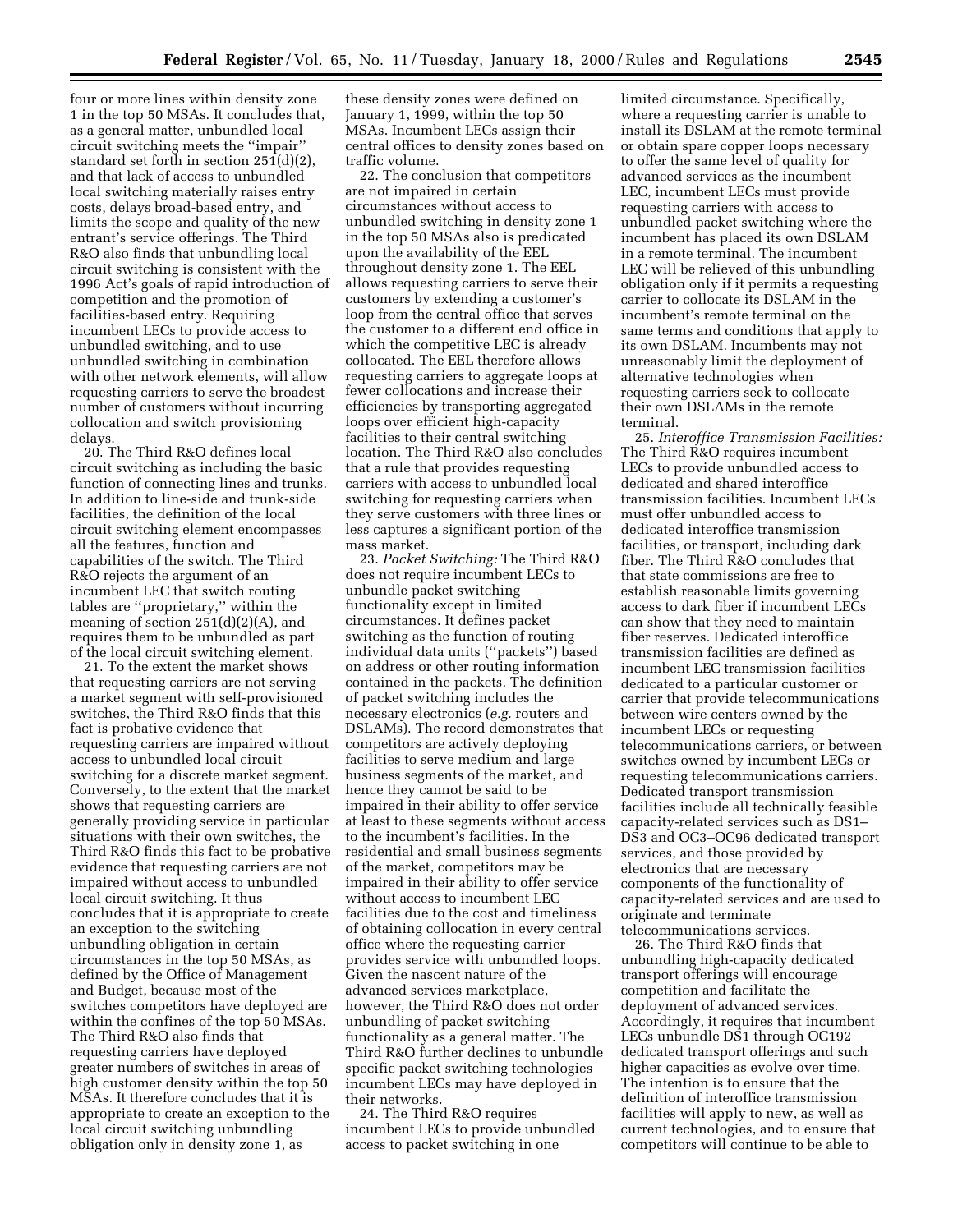access these facilities as unbundled network elements as long as that access is required pursuant to section 251(d)(2). Although the Third R&O concludes that an incumbent LEC's unbundling obligation extends throughout its ubiquitous transport network, including ring transport architectures, it does not require incumbent LECs to construct new transport facilities to meet specific competitive LEC point-to-point demand requirements for facilities that the incumbent LEC has not deployed for its own use.

27. Incumbent LECs must also offer unbundled access to shared transport where unbundled local circuit switching is provided. Shared transport is defined as transmission facilities shared by more than one carrier, including the incumbent LEC, between end office switches, between end office switches and tandem switches, and between tandem switches in the incumbent LEC's network.

28. The Third R&O finds that requesting carriers are impaired without access to the incumbent LECs' unbundled dedicated and shared transport network. In particular, selfprovisioning ubiquitous interoffice transmission facilities, or acquiring these facilities from non-incumbent LEC sources, materially increases a requesting carrier's costs of entering a market or of expanding the scope of its service, delays broad-based entry, and materially limits the scope and quality of a requesting carrier's service offerings. The Third R&O finds that requiring incumbent LECs to unbundle interoffice transmission facilities is consistent with the goal of the 1996 Act to facilitate rapid entry into the local exchange market. The Third R&O notes that the Commission will closely monitor the developments in the transport market to determine whether the transport market, or a particular segment of this market, is supplying requesting carriers with effective alternatives to the incumbent LEC's unbundled network elements when the Commission reexamines its unbundling rules in three years.

29. *Signaling and Call-Related Databases:* The Third R&O requires incumbent LECs to offer unbundled access to signaling links and signaling transfer points (STPs) in conjunction with unbundled switching, and on a stand-alone basis. The signaling network element includes, but is not limited to, signaling links and STPs. The Third R&O concludes that without unbundled access to the incumbent LECs' signaling networks, a requesting carrier's ability to provide the services

it seeks to offer is materially diminished. Requiring a requesting carrier to obtain signaling from alternative sources would materially diminish its ability to provide the services it seeks to offer, due to the quality differences between the signaling networks available from the incumbent LEC and those available from alternative providers of signaling. It also concludes that unbundling the incumbent LECs' signaling networks will promote the development of facilities-based competition and thereby encourage investment and innovation in new technologies and telecommunications services. Unbundling the incumbent LECs' signaling networks will give competitive LECs incentive to deploy their own switches, because they can be connected to the ubiquitous incumbent LECs' signaling networks.

30. The Third R&O requires incumbent LECs to offer unbundled access to call-related databases, including, but not limited to, the Line Information database (LIDB), Toll Free Calling database, Number Portability database, Calling Name (CNAM) database, Advanced Intelligent Network (AIN) databases, and the AIN platform and architecture. The Third R&O clarifies that the definition of callrelated databases includes, but is not limited to, the CNAM database, as well as the 911 and E911 databases. It identifies specifically the CNAM, 911 and E911 databases as being illustrative of call-related databases, and not as a comprehensive list of all call-related databases.

31. Because certain services created in the AIN platform and architecture are proprietary, the Third R&O finds that if competitive LECs receive unbundled access to incumbent LECs' AIN platforms, access to AIN service software should not be unbundled because such access is not ''necessary'' within the meaning of section 251(d)(2)(A) of the 1996 Act. With the exception of AIN service software, the Third R&O analyzes call-related databases under the ''impair'' standard. It finds that lack of access to call-related databases on an unbundled basis would materially impair the ability of a requesting carrier to provide the services it seeks to offer in the local telecommunications market. It finds that there are no alternatives of comparable quality and ubiquity available to requesting carriers, as an economic, operational, and practical matter, for the incumbent LECs' call-related databases. The Third R&O notes that the analysis of call-related databases is intertwined with the analysis of signaling, because

signaling is necessary to obtain access to certain call-related databases. Thus, the decision to unbundle the signaling network leads to a decision to unbundle call-related databases as well. Requiring incumbent LECs to provide access to call-related databases, including access to the AIN databases, will also foster investment and innovation in the local telecommunications marketplace.

32. *Operations Support Systems:* The Third R&O requires incumbent LECs to offer unbundled access to their operations support systems (OSS). It defines OSS as consisting of preordering, ordering, provisioning, maintenance and repair, and billing functions supported by an incumbent LEC's databases and information. The Third R&O also clarifies that an incumbent LEC must provide the requesting carrier with nondiscriminatory access to the same detailed information about the loop that is available to the incumbent. In addition, the Third R&O concludes that an incumbent LEC should not be permitted to deny a requesting carrier access to loop qualification information for particular customers simply because the incumbent is not providing xDSL or other services from a particular end office. An incumbent LEC must provide access to the underlying loop information and may not filter or digest such information to provide only that information that is useful in the provision of a particular type of xDSL service that the incumbent chooses to offer. Instead, the incumbent LEC must provide access to the underlying loop qualification information contained in its engineering records, plant records, and other back office systems. If an incumbent LEC has not compiled such information for itself, the Third R&O does not require the incumbent to conduct a plant inventory and construct a database on behalf of requesting carriers.

33. The Third R&O concludes that lack of access to the incumbent LEC's OSS impairs the ability of requesting carriers to provide the services they seek to offer. The incumbents' OSS provides access to key information that is unavailable outside the incumbents' networks and is critical to the ability of other carriers to provide local exchange and exchange access service.

34. *Operator Services and Directory Assistance:* The Third R&O finds that incumbent LECs are not required to offer unbundled access to their operator services and directory assistance (OS/ DA), except in the limited circumstance where an incumbent LEC does not provide customized routing, including compatible signaling protocol, to a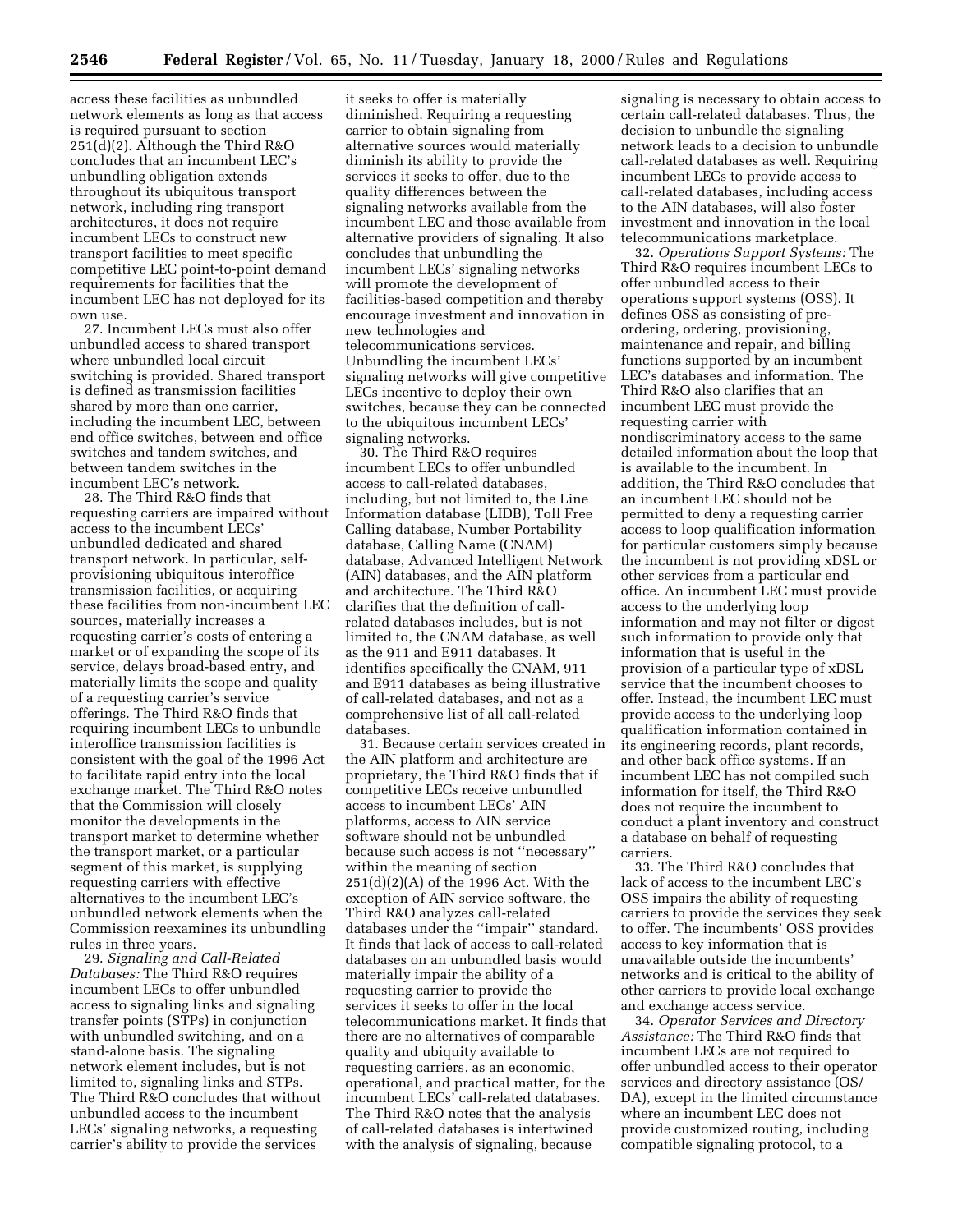requesting carrier to allow it to route traffic to alternative OS/DA providers. Operator services are any automatic or live assistance to a consumer to arrange for billing or completion of a telephone call. Directory assistance is a service that allows subscribers to retrieve telephone numbers of other subscribers.

35. The Third R&O finds that where incumbent LECs provide customized routing, including compatible signaling protocol, lack of access to the incumbents' OS/DA service on an unbundled basis does not materially diminish a requesting carrier's ability to offer telecommunications service. The record provides significant evidence of a wholesale market in the provision of OS/DA services and opportunities for self-provisioning OS/DA services. Moreover, the evidence regarding the differences in cost, timeliness, quality, interoperability and ubiquity between the incumbent LEC's OS/DA service and alternative OS/DA services, provided either through self-provisioning or third-party alternatives, does not demonstrate that lack of unbundled access to the incumbent's OS/DA service would materially diminish a requesting carrier's ability to offer the services it seeks to provide. The nondiscrimination requirements of section 251(b)(3) of the 1996 Act, coupled with evidence of multiple providers of OS/ DA service in the marketplace, provide strong evidence that competitors are not impaired without access to the incumbent LEC's OS/DA service as an unbundled network element. The Third R&O also finds that declining to require incumbent LECs to unbundle OS/DA service is consistent with the goals of the Act, because it will reduce competitors' reliance on the incumbent LEC's network and create new opportunities for competitors of OS/DA service to differentiate their services through increased quality and lower prices.

36. In instances where the requesting carrier obtains the unbundled switching element from the incumbent, the lack of customized routing, including compatible signaling protocol, effectively precludes requesting carriers from using alternative OS/DA providers and, consequently, would materially diminish the requesting carrier's ability to provide the services it seeks to offer. Thus, the Third R&O requires incumbent LECs, to the extent they have not accommodated technologies used for customized routing, to offer OS/DA as an unbundled network element.

37. *Other Issues:* The Third R&O concludes that the prices, terms, and conditions set forth under sections 251 and 252 of the 1996 Act do not

presumptively apply to the network elements on the competitive checklist of section 271. In circumstances where a checklist network element is no longer unbundled, the Commission has determined that a competitor is not impaired in its ability to offer services without access to that element. Such a finding in the case of switching for large volume customers is predicated in large part upon the fact that competitors can acquire switching in the marketplace at a price set by the marketplace. Under these circumstances, it would be counterproductive to mandate that the incumbent offers the element at forward-looking prices. Rather, the market price should prevail, as opposed to a regulated rate which, at best, is designed to reflect the pricing of a competitive market.

38. A number of parties, including competitive LECs and state commissions, argue that the Commission should either identify a new network element comprised of the unbundled loop, multiplexing/ concentrating equipment, and dedicated transport, (the enhanced extended link or ''EEL''), or, alternatively, reinstate §§ 51.315(c) through (f) of the Commission's Rules (47 CFR 51.315(c) through (f)), which require incumbent LECs to provide unbundled loop and transport elements on a combined basis. The Third R&O declines to define the EEL as a separate network element in this Order. The Eighth Circuit Court of Appeals is currently reviewing whether §§ 51.315(c) through (f) should be reinstated, and the Commission states in the Third R&O that it therefore sees no reason to decide whether the EEL should be a separate network element in light of the Eighth Circuit's review of those rules. The Third R&O also declines to reinstate §§ 51.315(c) through (f), based on the pending Eighth Circuit litigation.

39. The Third R&O also clarifies that under existing law (47 CFR 51.309(a), 51.315(b)), a requesting carrier is entitled to obtain existing combinations of loop and transport between the end user and the incumbent LEC's serving center on a restricted basis at unbundled network element prices. In particular, any requesting carrier that is collected in a serving wire center is free to order loops and transport to that serving wire center as unbundled network elements because those elements meet the unbundling standard. Moreover, to the extent those unbundled network elements are already combined as a special access circuit, the incumbent may not separate them under rule 51.315(b), which was reinstated by the Supreme Court. In such circumstances,

it would be impermissible for an incumbent LEC to require that a requesting carrier provide a certain amount of local service over such facilities.

40. Moreover, where the requesting carrier is collocated and has selfprovisioned transport or obtained transport from an alternative provider, but is purchasing unbundled loops, that carrier may provide only exchange access over those facilities. Thus, for instance, a requesting carrier is entitled to purchase unbundled loops in order to provide advanced services (e.g., interstate special access xDSL service).

41. The Third R&O also clarifies that interexchange carriers are entitled to use unbundled dedicated transport from their point of presence to a serving wire center in order to provide local telephone exchange service. Such carriers are entitled to obtain such dedicated transport links pursuant to the unbundling standard.

42. The Third R&O concludes that the record is insufficient to allow the Commission to determine whether or how its rules should apply in the discrete situation involving the use of dedicated transport links between the incumbent LEC's serving wire center and an inertexchange carrier's switch or point of presence (referred to as 'entrance facilities''). The Commission believes that it should explore fully the policy ramifications of applying its rules in a way that potentially could cause a significant reduction of the incumbent LEC's special access revenues prior to full implementation of access charge and universal service reform. Therefore, it sets certain discrete issues for further comment as described below in the Fourth Further Notice of Proposed Rulemaking in this docket.

## **Paperwork Reduction Act of 1995 Analysis**

43. The actions contained in this Third R&O have been analyzed with respect to the Paperwork Reduction Act of 1995 and found to impose no burden on the public.

#### **Final Regulatory Flexibility Analysis**

44. As required by the Regulatory Flexibility Act (RFA), an Initial Regulatory Flexibility Analysis (IRFA) was incorporated in the Notice in CC Docket 96–98 (64 FR 20238, April 26, 1999). The Commission sought written public comments on the proposals in the Notice, including comments on the IRFA. The Commission's Final Regulatory Flexibility Analysis (FRFA) in the Third R&O conforms to the RFA.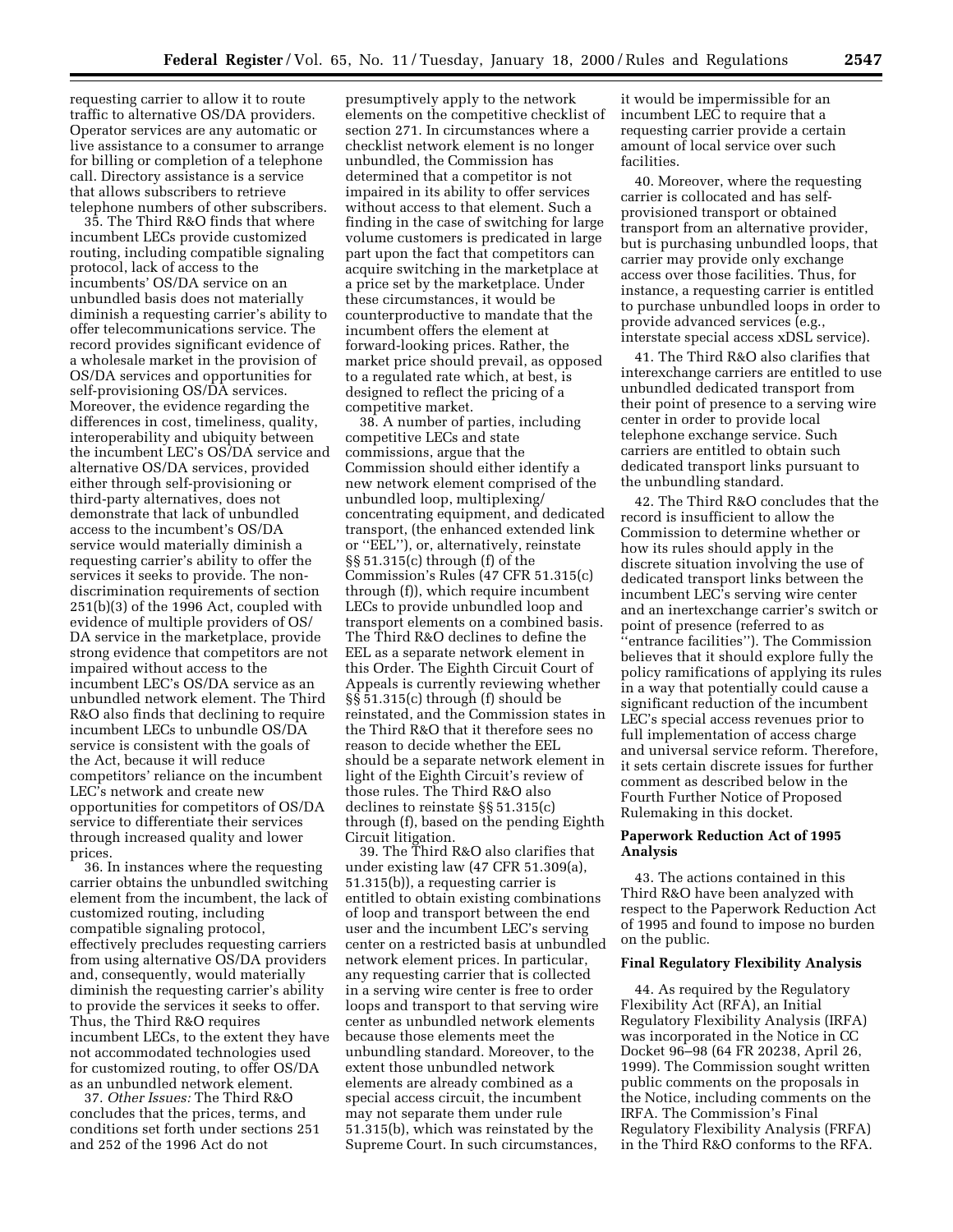# **Need for, and Objectives of the Third Report and Order**

45. This R&O responds to the Supreme Court's January, 1999 decision that directs the Commission to revise the standards used to determine which network elements incumbent LECs must unbundle pursuant to section 251 of the Act. More specifically, this Third R&O gives substance to the ''necessary'' and ''impair'' standards set in section  $251(d)(2)$  of the Act. Applying these standards, and considering the availability of the elements outside of the incumbent's network, this Third R&O adopts a list of network elements that must be unbundled on a national basis, subject to certain discrete geographic and product market exceptions. It also announces that the Commission will reexamine the national list of unbundled elements in three years. It reaffirms a state commission's authority to require incumbent LECs to unbundle additional elements, as long as the unbundling obligations: (1) are consistent with the requirements of section 251; (2) do not substantially prevent implementation of the requirements of that section and the purposes of the Act; and (3) are consistent with the national policy framework established in the Third R&O. Finally the Third R&O reaffirms that incumbent LECs are obligated to offer combinations of loop, multiplexing/concentrating equipment, and dedicated transport if they are currently combined.

# **Summary of Significant Issues Raised by the Public Comments in Response to the IRFA**

46. No comments were submitted in direct response to the IRFA. The Commission did, however, receive some general small-business-related comments which are discussed throughout the Third R&O and are summarized in subsection 5 of the FRFA, *infra.*

# **Description and Estimate of the Number of Small Entities to Which Rules Will Apply**

47. In the FRFA to the Commission's Local Competition First Report and Order, the Commission adopted the analysis and definitions set forth in determining the small entities affected by the Third R&O for purposes of this FRFA. The RFA directs agencies to provide a description of and, where feasible, an estimate of the number of small entities that will be affected by rules (5 U.S.C. 603(b)(3)). The RFA generally defines the term ''small entity'' as having the same meaning as

the terms ''small business,'' ''small organization,'' and ''small governmental jurisdiction.'' (5 U.S.C. 601(6). The RFA defines a ''small business'' to be the same as a ''small business concern'' under the Small Business Act, unless the Commission has developed one or more definitions that are appropriate to its activities.  $(5 \text{ U.S.C. } 601\overline{3})$ . Under the Small Business Act, a ''small business concern'' is one that: (1) is independently owned and operated; (2) is not dominant in its field of operation; and (3) meets any additional criteria established by the Small Business Administration (SBA (15 U.S.C. 632)). Below, the Commission describes and estimates the number of small entities that may be affected by the rules adopted in the Third R&O.

48. The Commission has included small incumbent LECs in this RFA analysis. As noted, a ''small business'' under the RFA is one that, *inter alia*, meets the pertinent small business size standard (*e.g.,* a telephone communications business having 1,500 or fewer employees), and ''is not dominant in its field of operation.'' (5 U.S.C. 601(3)). The SBA's Office of Advocacy contends that, for RFA purposes, small incumbent LECs are not dominant in their field of operation because any such dominance is not national in scope. The Commission has therefore included small incumbent LECs in this RFA analysis, although it emphasizes that this RFA action has no effect on the Commission's analyses and determinations in other non-RFA contexts.

49. The United States Bureau of the Census (the Census Bureau) reports that at the end of 1992, there were 3,497 firms engaged in providing telephone services, as defined therein, for at least one year. (United States Department of Commerce, Bureau of the Census, 1992 Census of Transportation, Communications and Utilities: Establishment and Firm Size, at Firm Size 1–123 (1995) (1992 Census)). These firms include a variety of different categories of carriers, including LECs, interexchange carriers, competitive access providers, wireless providers, operator service providers, pay telephone operators, wireless providers, and resellers. At least some of these 3,497 telephone service firms may not qualify as small entities because they are not ''independently owned and operated.'' (15 U.S.C. 632(a)(1)). For example, a wireless provider that is affiliated with a LEC having more than 1,500 employees would not meet the definition of a small business. It seems reasonable to conclude, therefore, that fewer than 3,497 of these telephone

service firms are small entities that may be affected by the Third R&O. Since 1992, however, many new carriers have entered the telephone services marketplace. At least some of these new entrants may be small entities that are affected by the Third R&O.

50. The SBA has developed a definition of small entities for telephone communications companies other than radiotelephone (wireless) companies. The Census Bureau reports that there were 2,321 such telephone companies that had been operating for at least one year at the end of 1992. (1992 Census at Firm Size 1–123). According to the SBA's definition, a wireline telephone company is a small business if it employs no more than 1,500 persons. (13 CFR 121.201, Standard Industrial Classification Code 4812). All but 26 of the 2,321 wireline companies listed by the Census Bureau were reported to have fewer than 1,000 employees. Thus, even if all 26 of those companies had more than 1,500 employees, there would still be 2,295 wireline companies that might qualify as small entities. Although it seems certain that some of these carriers are not independently owned and operated, the Commission is unable at this time to estimate with greater precision the number of wireline carriers and service providers that would qualify as small business concerns under the SBA's definition. Consequently, it estimates that fewer than 2,295 of these wireline companies are small entities that the Third R&O may affect. Since 1992, however, many wireline carriers have entered the telephone services marketplace. Many of these new entrants may be small entities that are affected by the Third R&O.

51. *Incumbent Local Exchange Carriers.* Neither the Commission nor the SBA has developed a definition specifically directed toward small incumbent LECs. The closest applicable definition under SBA rules is for telephone communications companies other than radiotelephone (wireless) companies. The most reliable source of information regarding the number of LECs nationwide of which the Commission is aware appears to be the data that the Commission collects annually in connection with the Telecommunications Relay Service (TRS). According to the Commission's most recent data, 1,410 companies reported that they were engaged in the provision of local exchange services. (Federal Communications Commission, Carrier Locator: Interstate Service Providers, Fig. 1 (January 1999) (Carrier Locator Report)). Although it seems certain that some of these carriers are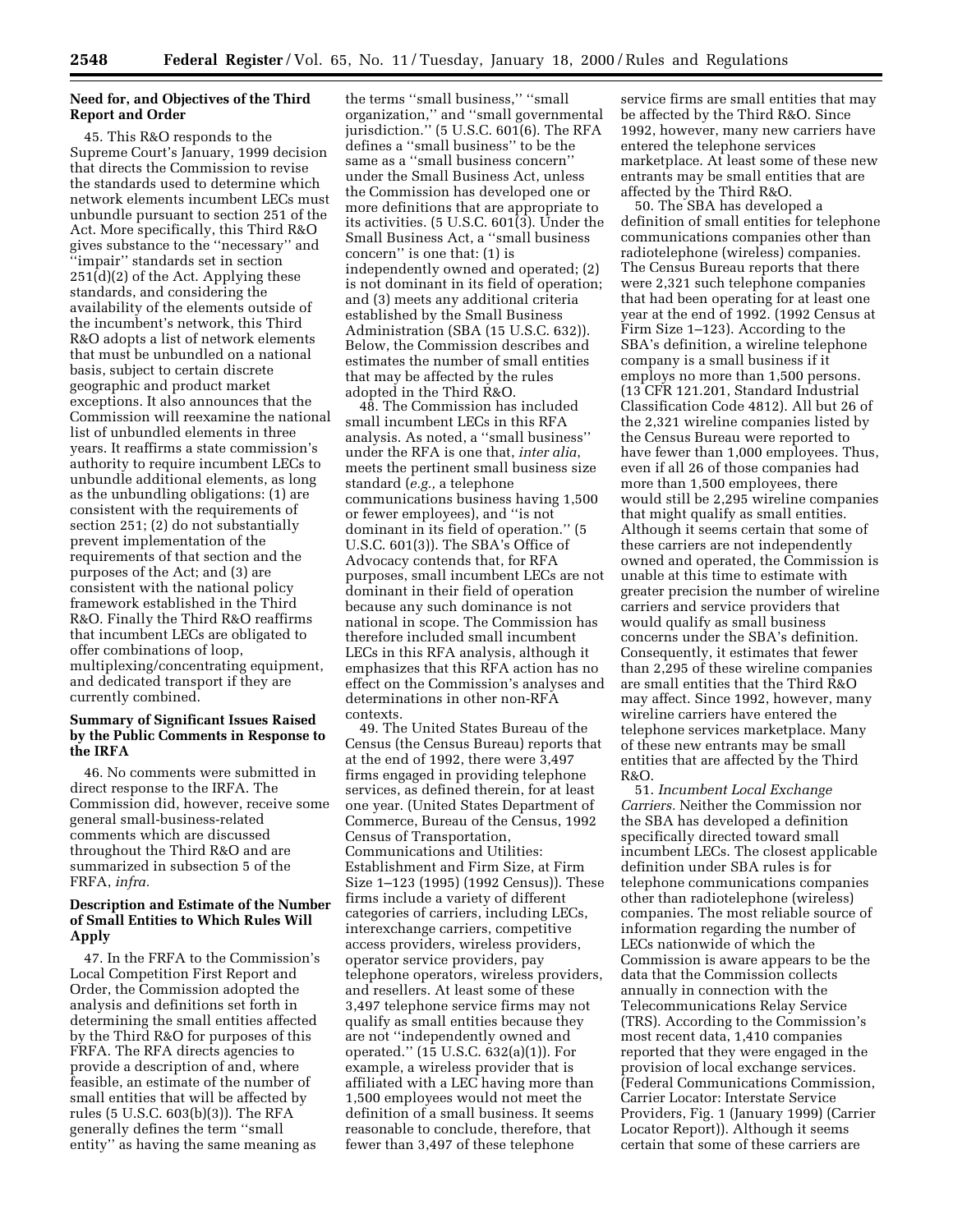not independently owned and operated or have more than 1,500 employees, the Commission is unable at this time to estimate with greater precision the number of small incumbent LECs that would qualify as small business concerns under SBA's definition. Consequently, the Commission estimates that there are fewer than 1,410 small incumbent LECs that may be affected by the decisions and rules adopted in the Third R&O.

# **Description of Projected Reporting, Recordkeeping, and Other Compliance Requirements**

52. Pursuant to sections 251(c) and (d) of the 1996 Act, incumbent LECs, including those that qualify as small entities, are required to provide nondiscriminatory access to unbundled network elements. The only exception to this rule is those carriers that qualify and have gone through the process of obtaining an exemption, suspension or modification pursuant to section 251(f) of the Act. The Third R&O interprets the ''necessary'' and ''impair'' standards of section 251(d)(2) in such a way that it fulfills the Supreme Court's requirement that the Commission apply some limiting standard to an incumbent LEC's 251(c) obligations. In the Third R&O, the Commission identifies a minimum set of network elements that incumbent LECs are obligated to offer to requesting carriers on an unbundled basis nationwide: (1) local loops, including dark fiber and high-capacity loops; (2) subloops; (3) network interface devices; (4) local switching, except under certain conditions; (5) interoffice transport; (6) signaling and call-related databases; (7) operations support systems; and (8) in very limited situations, packet switching. State commissions may require incumbent LECs to provide additional network elements on an unbundled basis. The Third R&O also clarifies that incumbent LECs are obligated to provide access to combinations of loop, multiplexing/ concentrating equipment and dedicated transport if they are currently combined. Compliance with the rules and decisions adopted in this Third R&O may require the use of engineering, technical, operational, accounting, billing, and legal skills.

# **Steps Taken to Minimize the Economic Impact of This Order on Small Entities, and Alternatives Considered**

53. As the Commission concluded in the original FRFA, and as discussed more thoroughly, the Commission believes that its actions establishing a minimum national list of unbundled network elements in this Third R&O

facilitates the development of competition in the local exchange and exchange access markets. This decision decreases entry barriers and provides reasonable opportunities for all carriers, including small entities, to provide local exchange and exchange access services.

54. National requirements for unbundling allows requesting carriers, including small entities, to take advantage of economies of scale in the network. Requesting carriers, which may include small entities, should have access to the same technologies and economies of scale and scope available to incumbent LECs. Having such access will facilitate competition and help lower prices for all consumers, including individuals and small entities. A minimum national list of unbundled network elements also should facilitate the development of consistent standards and help resolve issues without imposing additional litigation costs on parties, including small entities.

55. Establishing a minimum national list of unbundled network elements facilitates negotiations and reduces regulatory burdens for all parties, including small entities. Adopting a national list lowers requesting carrier's cost by enabling them to implement regional and/or national business plans. In reaching this conclusion, the Commission considered one proposal to adopt national standards that would be applied by state commissions on a market-by-market basis. The Commission concluded that this approach would lead to greater uncertainty in the market and would hinder the development of competition. It also found that it would complicate the negotiation of interconnection agreements and lead to increased litigation. Furthermore, this approach would increase the administrative burden on state commissions and parties arbitrating interconnection agreements before these state commissions. All of these factors would slow the development of competition. Therefore, the Commission adopted a national list.

#### **Report to Congress**

56. The Commission will send a copy of the Third R&O, including this FRFA, in a report to be sent to Congress pursuant to the Small Business Regulatory Enforcement Fairness Act of 1996. (5 U.S.C. 801(a)(1)(A)). In addition, the Commission will send a copy of the Third R&O, including the FRFA, to the Chief Counsel for Advocacy of the Small Business Administration. The Third R&O and FRFA, or summaries thereof, are also

published in the **Federal Register**. (5 U.S.C. 604(b)).

## **Initial Regulatory Flexibility Analysis (IRFA)**

57. As required by the RFA, the Commission has prepared an Initial Regulatory Flexibility Analysis (IRFA) of the possible significant economic impact on small entities by the policies and rules proposed in this Fourth Further Notice of Proposed Rulemaking. Written public comments are requested on this IRFA. Comments must be identified as responses to the IRFA and must be filed by the deadlines for comments on the Fourth Further Notice of Proposed Rulemaking provided above in section VII. The Commission will send a copy of the Fourth Further Notice of Proposed Rulemaking, including this IRFA, to the Chief Counsel for Advocacy of the Small Business Administration. (5 U.S.C. 603(a)). In addition, the Fourth Further Notice of Proposed Rulemaking and IRFA, or summaries thereof, are now also published in the **Federal Register**.

### **Need for, and Objectives of, the Proposed Rules**

58. In this proceeding commenters have argued that allowing requesting carriers to obtain combinations of loop and transport unbundled network elements based on forward-looking cost would provide opportunities for arbitrage of special access services. The Commission recognizes that special access has historically been provided by incumbent LECs at prices that are higher than the unbundled network element pricing scheme of section 252(d)(1). Accordingly, in this Fourth Further Notice, the Commission seeks comment on the legal and policy bases for precluding requesting carriers from substituting dedicated transport for special access entrance facilities. The Commission asks whether there is any basis in the statute or our rules under which incumbent LECs could decline to provide entrance facilities at unbundled network element prices.

59. The Commission also invites parties to refresh the record on whether requesting carriers may use unbundled dedicated or shared transport facilities in conjunction with unbundled switching to originate or terminate interstate toll traffic to customers to whom the requesting carrier does not provide local exchange service.

#### **Legal Basis**

60. Sections 1 through 4, 10, 201, 202, 251 through 254, 271, and 303(r) of the Communications Act, as amended, 47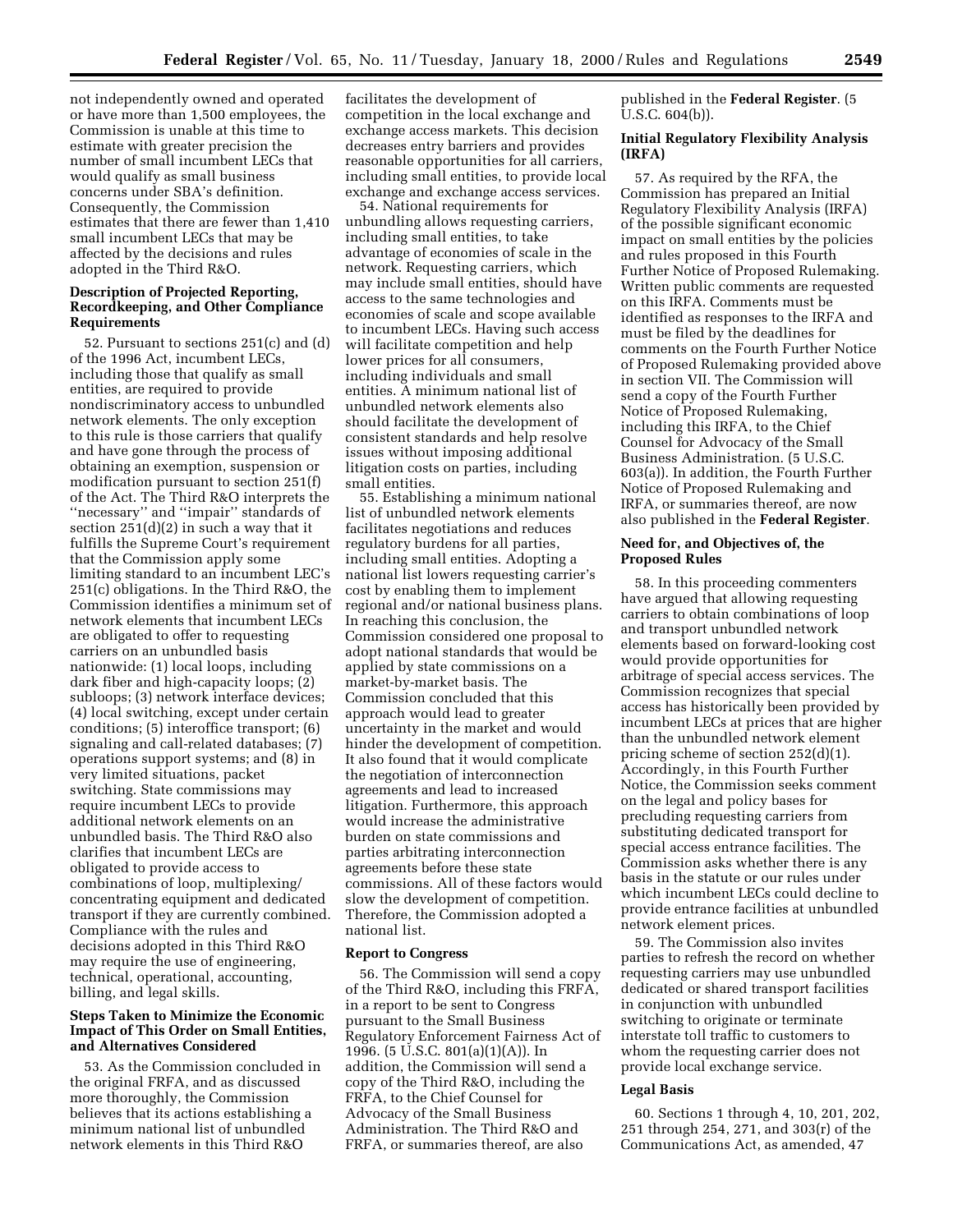U.S.C. 151 through 54, 160, 201, 202, 251 through 54, 271, and 303(r).

# **Description and Estimate of the Number of Small Entities to Which the Proposed Rules Will Apply**

61. In the FRFA in the Third R&O, the Commission has described the entities possibly affected by that decision. The Commission anticipates that the same entities, as well as those described below, could be affected by any action taken in response to the Fourth Further Notice. The Commission therefore incorporates the description and estimates used in the FRFA in the Third R&O and adds the following descriptions.

62. *Competitive Local Exchange Carriers.* Neither the Commission nor SBA has developed a definition of small entities specifically directed toward providers of competitive local exchange services. The most reliable source of information regarding the number of competitive LECs nationwide of which the Commission is aware appears to be the data it collected in the August, 1999 Local Competition Report. According to the Commission's most recent data, 158 companies reported that they were local service competitors holding numbering codes. (Federal Communications Commission, Local Competition Report, August 1999, at 45, table 4.1)). Although it seems certain that some of these carriers are not independently owned and operated, or have more than 1,500 employees, the Commission is unable at this time to estimate with greater precision the number of competitive LECs that would qualify as small business concerns under SBA's definition. Consequently, the Commission estimates that there are fewer than 158 small entity competitive LECs that may be affected by the decisions and rules adopted in response to the Fourth Further Notice of Proposed Rulemaking.

63. *Competitive Access Providers.* Neither the Commission nor SBA has developed a definition of small entities specifically directed toward providers of competitive access services (CAPs). The closest applicable definition under SBA rules is for telephone communications companies other than radiotelephone (wireless) companies. The most reliable source of information regarding the number of CAPs nationwide of which the Commission is aware appears to be the data that we collect annually in connection with the TRS Worksheet. According to the Commission's most recent data, 129 companies reported that they were engaged in the provision of competitive access services. (Carrier Locator Report at Fig.1)). Although it

seems certain that some of these carriers are not independently owned and operated, or have more than 1,500 employees, the Commission is unable at this time to estimate with greater precision the number of competitive LECs that would qualify as small business concerns under SBA's definition. Consequently, the Commission estimates that there are fewer than 129 small entity competitive LECs that may be affected by the decisions and rules adopted in response to the Fourth Further Notice of Proposed Rulemaking.

# **Description of Projected Reporting, Recordkeeping, and Other Compliance Requirements**

64. If the Commission does not establish any restrictions on the use of unbundled network elements or combinations of network elements, no additional compliance requirements are anticipated from further consideration of this issue. If, however, restrictions on access to network elements are imposed, and depending on how the restrictions are imposed, competitive LECs, CAPs and other purchasers of unbundled network elements, including small entities, may be subject to additional reporting, recordkeeping and other compliance requirements. Incumbent LECs, including small incumbent LECs, would also be impacted because they would have to keep track of competitive LEC filings and whether the use of the unbundled network element changed in such a way that a restriction would attach. If restrictions are placed on the use of unbundled network elements or combinations of such elements, compliance with these requests may require the use of engineering, technical, operational, accounting, billing, and legal skills.

## **Steps Taken to Minimize Significant Economic Impact on Small Entities, and Significant Alternatives Considered**

65. If requesting carriers can substitute unbundled network elements, such as transport, for entrance facilities, incumbent LECs, including small entities, may be significantly economically impacted. On the other hand, substituting unbundled network elements for entrance facilities could benefit competitive LECs, CAPs, and other purchasers of unbundled network elements. The Commission will evaluate in this proceeding whether there are legal grounds for restricting such access. If no such grounds exist, and instead if the statute requires unrestricted access to these unbundled network elements or combinations, then the Commission will have no alternative other than

implementation of the statutory requirements for unrestricted access.

## **Federal Rules that May Duplicate, Overlap, or Conflict With the Proposed Rules**

66. Ordering Clauses Effective February 17, 2000, except as specified in the regulations.

67. The Commission will send a copy of this *Third Report and Order,* including the Final Regulatory Flexibility Analysis, to the Chief Counsel for Advocacy of the Small Business Administration.

The Commission will send a copy of this *Fourth Further Notice of Proposed Rulemaking,* including the Initial Regulatory Flexibility Analysis, to the Chief Counsel for Advocacy of the Small Business Administration.

#### **List of Subjects in 47 CFR Part 51**

Communications, Common Carriers, Telecommunications.

Federal Communications Commission.

#### **Magalie Roman Salas,**

*Secretary.*

# **Rule Changes**

For the reasons discussed in the preamble, the Federal Communications Commission amends 47 CFR part 51 as follows:

# **PART 51—INTERCONNECTION**

1. The authority citation for part 51 continues to read:

**Authority:** Sections 1–5, 7, 201–05, 207– 09, 218, 225–27, 251–54, 271, 332, 48 Stat. 1070, as amended, 1077; 47 U.S.C. 151 through 55, 157, 201 through 205, 207 through 209, 218, 225 through 227, 251 through 254, 271, and 332, unless otherwise noted.

2. Section 51.5 is amended by revising the following definition to read as follows:

#### **§ 51.5 Terms and definitions.**

\* \* \* \* \* *Pre-ordering and ordering.* Preordering and ordering includes the exchange of information between telecommunications carriers about: current or proposed customer products and services; or unbundled network elements, or some combination thereof. This information includes loop qualification information, such as the composition of the loop material, including but not limited to: fiber optics or copper; the existence, location and type of any electronic or other equipment on the loop, including but not limited to, digital loop carrier or other remote concentration devices, feeder/distribution interfaces, bridge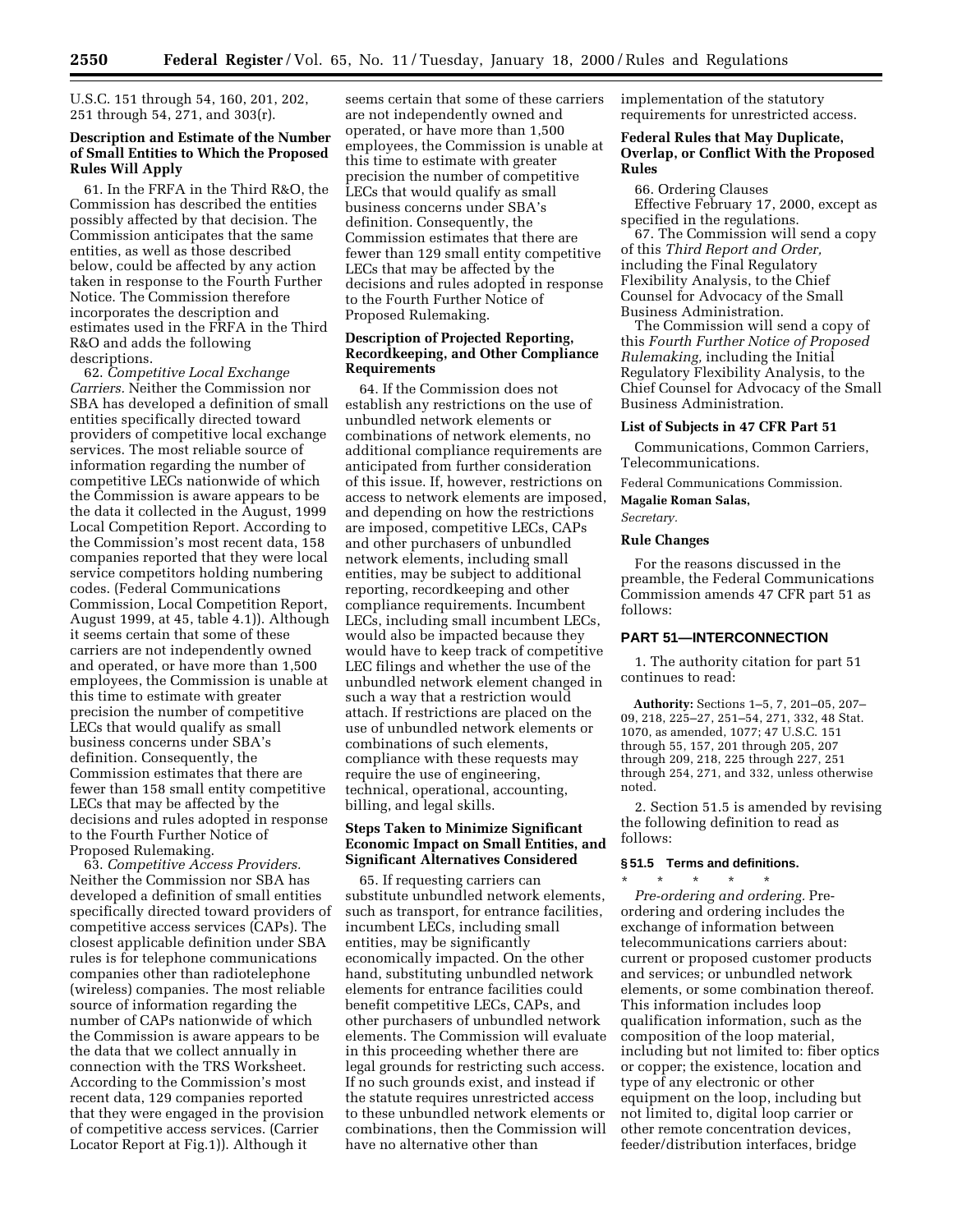taps, load coils, pair-gain devices, disturbers in the same or adjacent binder groups; the loop length, including the length and location of each type of transmission media; the wire gauge(s) of the loop; and the electrical parameters of the loop, which may determine the suitability of the loop for various technologies.

\* \* \* \* \* 3. Section 51.317 is revised to read as follows:

#### **§ 51.317 Standards for requiring the unbundling of network elements.**

(a) *Proprietary network elements.* A network element shall be considered to be proprietary if an incumbent LEC can demonstrate that it has invested resources to develop proprietary information or functionalities that are protected by patent, copyright or trade secret law. The Commission shall undertake the following analysis to determine whether a proprietary network element should be made available for purposes of section 251(c)(3) of the Act:

(1) Determine whether access to the proprietary network element is ''necessary.'' A network element is "necessary" if, taking into consideration the availability of alternative elements outside the incumbent LEC's network, including self-provisioning by a requesting carrier or acquiring an alternative from a third-party supplier, lack of access to the network element precludes a requesting telecommunications carrier from providing the services that it seeks to offer. If access is ''necessary,'' then, subject to any consideration of the factors set forth under paragraph (c) of this section, the Commission may require the unbundling of such proprietary network element.

(2) In the event that such access is not ''necessary,'' the Commission may require unbundling subject to any consideration of the factors set forth under paragraph (c) of this section if it is determined that:

(i) The incumbent LEC has implemented only a minor modification to the network element in order to qualify for proprietary treatment;

(ii) The information or functionality that is proprietary in nature does not differentiate the incumbent LEC's services from the requesting carrier's services; or

(iii) Lack of access to such element would jeopardize the goals of the 1996 Act.

(b) *Non-proprietary network elements.* The Commission shall undertake the following analysis to determine whether a non-proprietary network element

should be made available for purposes of section 251(c)(3) of the Act:

(1) Determine whether lack of access to a non-proprietary network element "impairs" a carrier's ability to provide the service it seeks to offer. A requesting carrier's ability to provide service is ''impaired'' if, taking into consideration the availability of alternative elements outside the incumbent LEC's network, including self-provisioning by a requesting carrier or acquiring an alternative from a third-party supplier, lack of access to that element materially diminishes a requesting carrier's ability to provide the services it seeks to offer. The Commission will consider the totality of the circumstances to determine whether an alternative to the incumbent LEC's network element is available in such a manner that a requesting carrier can provide service using the alternative. If the Commission determines that lack of access to an element ''impairs'' a requesting carrier's ability to provide service, it may require the unbundling of that element, subject to any consideration of the factors set forth under section 51.317(c).

(2) In considering whether lack of access to a network element materially diminishes a requesting carrier's ability to provide service, the Commission shall consider the extent to which alternatives in the market are available as a practical, economic, and operational matter. The Commission will rely upon the following factors to determine whether alternative network elements are available as a practical, economic, and operational matter:

(i) Cost, including all costs that requesting carriers may incur when using the alternative element to provide the services it seeks to offer;

(ii) Timeliness, including the time associated with entering a market as well as the time to expand service to more customers;

(iii) Quality;

(iv) Ubiquity, including whether the alternatives are available ubiquitously;

(v) Impact on network operations. (3) In determining whether to require the unbundling of any network element under this rule, the Commission may also consider the following additional factors:

(i) Whether unbundling of a network element promotes the rapid introduction of competition;

(ii) Whether unbundling of a network element promotes facilities-based competition, investment, and innovation;

(iii) Whether unbundling of a network element promotes reduced regulation;

(iv) Whether unbundling of a network element provides certainty to requesting carriers regarding the availability of the element;

(v) Whether unbundling of a network element is administratively practical to apply.

(4) If an incumbent LEC is required to provide nondiscriminatory access to a network element in accordance with § 51.311 and section 251(c)(3) of the Act under § 51.319 of this section or any applicable Commission Order, no state commission shall have authority to determine that such access is not required. A state commission must comply with the standards set forth in this § 51.317 when considering whether to require the unbundling of additional network elements. With respect to any network element which a state commission has required to be unbundled under this § 51.317, the state commission retains the authority to subsequently determine, in accordance with the requirements of this rule, that such network element need no longer be unbundled.

4. Section 51.319 is revised to read as follows:

#### **§ 51.319 Specific unbundling requirements.**

(a) *Local loop and subloop.* An incumbent LEC shall provide nondiscriminatory access, in accordance with  $\S 51.311$  and section  $251(c)(3)$  of the Act, to the local loop and subloop, including inside wiring owned by the incumbent LEC, on an unbundled basis to any requesting telecommunications carrier for the provision of a telecommunications service.

(1) *Local loop.* The local loop network element is defined as a transmission facility between a distribution frame (or its equivalent) in an incumbent LEC central office and the loop demarcation point at an end-user customer premises, including inside wire owned by the incumbent LEC. The local loop network element includes all features, functions, and capabilities of such transmission facility. Those features, functions, and capabilities include, but are not limited to, dark fiber, attached electronics (except those electronics used for the provision of advanced services, such as Digital Subscriber Line Access Multiplexers), and line conditioning. The local loop includes, but is not limited to, DS1, DS3, fiber, and other high capacity loops. The requirements in this section relating to dark fiber are not effective until May 17, 2000.

(2) *Subloop.* The subloop network element is defined as any portion of the loop that is technically feasible to access at terminals in the incumbent LEC's outside plant, including inside wire. An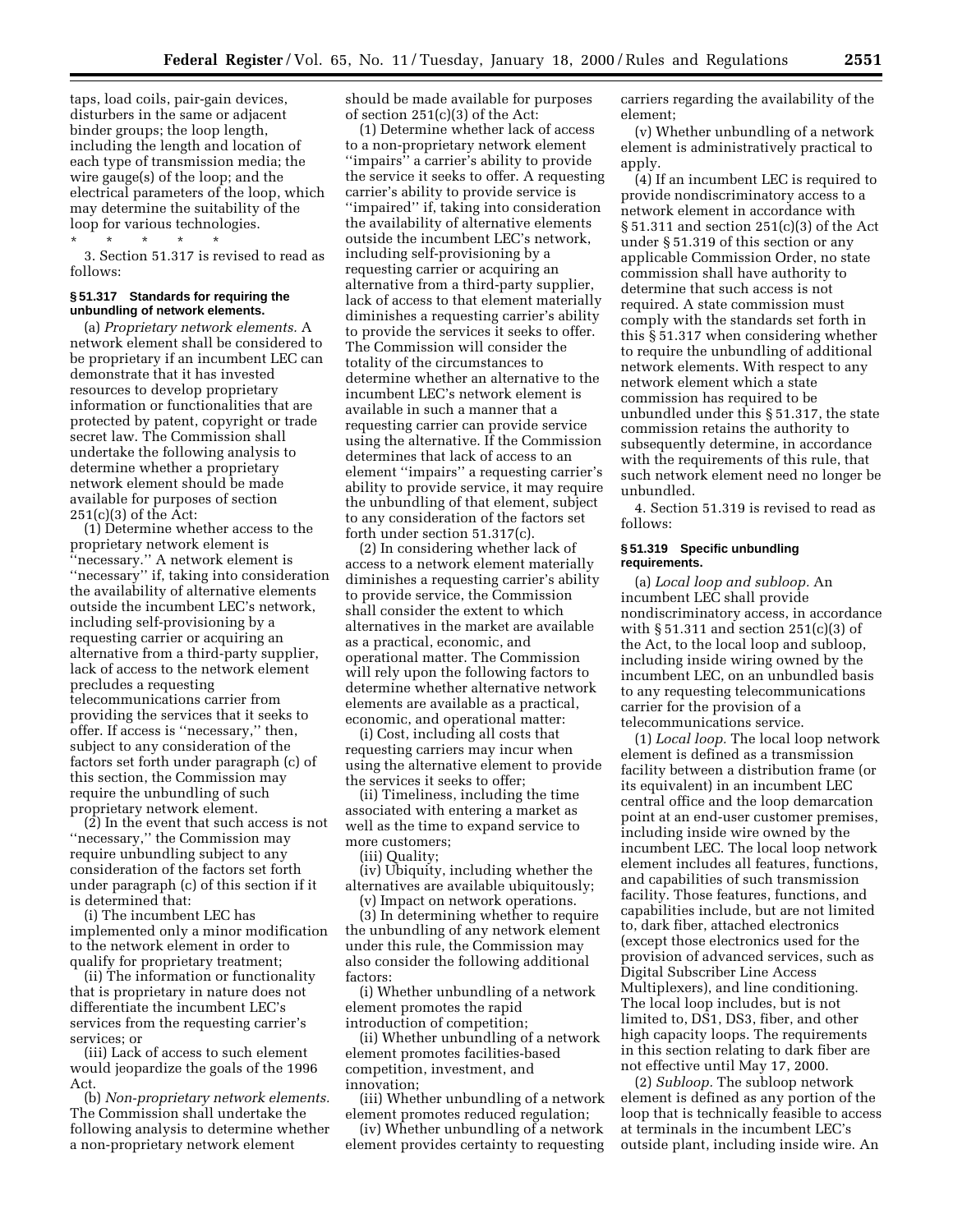accessible terminal is any point on the loop where technicians can access the wire or fiber within the cable without removing a splice case to reach the wire or fiber within. Such points may include, but are not limited to, the pole or pedestal, the network interface device, the minimum point of entry, the single point of interconnection, the main distribution frame, the remote terminal, and the feeder/distribution interface. The requirements in this section relating to subloops and inside wire are not effective until May 17, 2000.

(i) *Inside wire.* Inside wire is defined as all loop plant owned by the incumbent LEC on end-user customer premises as far as the point of demarcation as defined in § 68.3 of this chapter, including the loop plant near the end-user customer premises. Carriers may access the inside wire subloop at any technically feasible point including, but not limited to, the network interface device, the minimum point of entry, the single point of interconnection, the pedestal, or the pole.

(ii) *Technical feasibility.* If parties are unable to reach agreement, pursuant to voluntary negotiations, as to whether it is technically feasible, or whether sufficient space is available, to unbundle the subloop at the point where a carrier requests, the incumbent LEC shall have the burden of demonstrating to the state, pursuant to state arbitration proceedings under section 252 of the Act, that there is not sufficient space available, or that it is not technically feasible, to unbundle the subloop at the point requested.

(iii) *Best practices.* Once one state has determined that it is technically feasible to unbundle subloops at a designated point, an incumbent LEC in any state shall have the burden of demonstrating, pursuant to state arbitration proceedings under section 252 of the Act, that it is not technically feasible, or that sufficient space is not available, to unbundle its own loops at such a point.

(iv) *Rules for collocation.* Access to the subloop is subject to the Commission's collocation rules at §§ 51.321 through 51.323.

(v) *Single point of interconnection.* The incumbent LEC shall provide a single point of interconnection at multiunit premises that is suitable for use by multiple carriers. This obligation is in addition to the incumbent LEC's obligation to provide nondiscriminatory access to subloops at any technically feasible point. If parties are unable to negotiate terms and conditions regarding a single point of interconnection, issues in dispute,

including compensation of the incumbent LEC under forward-looking pricing principles, shall be resolved under the dispute resolution processes in section 252 of the Act.

(3) *Line conditioning.* The incumbent LEC shall condition lines required to be unbundled under this section wherever a competitor requests, whether or not the incumbent LEC offers advanced services to the end-user customer on that loop.

(i) Line conditioning is defined as the removal from the loop of any devices that may diminish the capability of the loop to deliver high-speed switched wireline telecommunications capability, including xDSL service. Such devices include, but are not limited to, bridge taps, low pass filters, and range extenders.

(ii) Incumbent LECs shall recover the cost of line conditioning from the requesting telecommunications carrier in accordance with the Commission's forward-looking pricing principles promulgated pursuant to section 252(d)(1) of the Act.

(iii) Incumbent LECs shall recover the cost of line conditioning from the requesting telecommunications carrier in compliance with rules governing nonrecurring costs in § 51.507 (e).

(iv) In so far as it is technically feasible, the incumbent LEC shall test and report trouble for all the features, functions, and capabilities of conditioned lines, and may not restrict testing to voice-transmission only.

(b) *Network interface device.* An incumbent LEC shall provide nondiscriminatory access, in accordance with § 51.311 and section 251(c)(3) of the Act, to the network interface device on an unbundled basis to any requesting telecommunications carrier for the provision of a telecommunications service. The network interface device network element is defined as any means of interconnection of end-user customer premises wiring to the incumbent LEC's distribution plant, such as a cross connect device used for that purpose. An incumbent LEC shall permit a requesting telecommunications carrier to connect its own loop facilities to on-premises wiring through the incumbent LEC's network interface device, or at any other technically feasible point.

(c) *Switching capability.* An incumbent LEC shall provide nondiscriminatory access, in accordance with  $\S 51.311$  and section  $251(c)(3)$  of the Act, to local circuit switching capability and local tandem switching capability on an unbundled basis, except as set forth in  $\S 51.319(c)(2)$ , to any requesting telecommunications

carrier for the provision of a telecommunications service. An incumbent LEC shall be required to provide nondiscriminatory access in accordance with § 51.311 and section 251(c)(3) of the Act to packet switching capability on an unbundled basis to any requesting telecommunications carrier for the provision of a telecommunications service only in the limited circumstance described in  $§ 51.319(c)(4).$ 

(1) *Local circuit switching capability, including tandem switching capability.* The local circuit switching capability network element is defined as:

(i) Line-side facilities, which include, but are not limited to, the connection between a loop termination at a main distribution frame and a switch line card;

(ii) Trunk-side facilities, which include, but are not limited to, the connection between trunk termination at a trunk-side cross-connect panel and a switch trunk card; and

(iii) All features, functions and capabilities of the switch, which include, but are not limited to:

(A) The basic switching function of connecting lines to lines, lines to trunks, trunks to lines, and trunks to trunks, as well as the same basic capabilities made available to the incumbent LEC's customers, such as a telephone number, white page listing and dial tone, and

(B) All other features that the switch is capable of providing, including but not limited to, customer calling, customer local area signaling service features, and Centrex, as well as any technically feasible customized routing functions provided by the switch.

(2) Notwithstanding the incumbent LEC's general duty to unbundle local circuit switching, an incumbent LEC shall not be required to unbundle local circuit switching for requesting telecommunications carriers when the requesting telecommunications carrier serves end-users with four or more voice grade (DS0) equivalents or lines, provided that the incumbent LEC provides nondiscriminatory access to combinations of unbundled loops and transport (also known as the ''Enhanced Extended Link'') throughout Density Zone 1, and the incumbent LEC's local circuit switches are located in:

(i) The top 50 Metropolitan Statistical Areas as set forth in Appendix B of the Third Report and Order and Fourth Further Notice of Proposed Rulemaking in CC Docket No. 96–98, and

(ii) In Density Zone 1, as defined in § 69.123 of this chapter on January 1, 1999.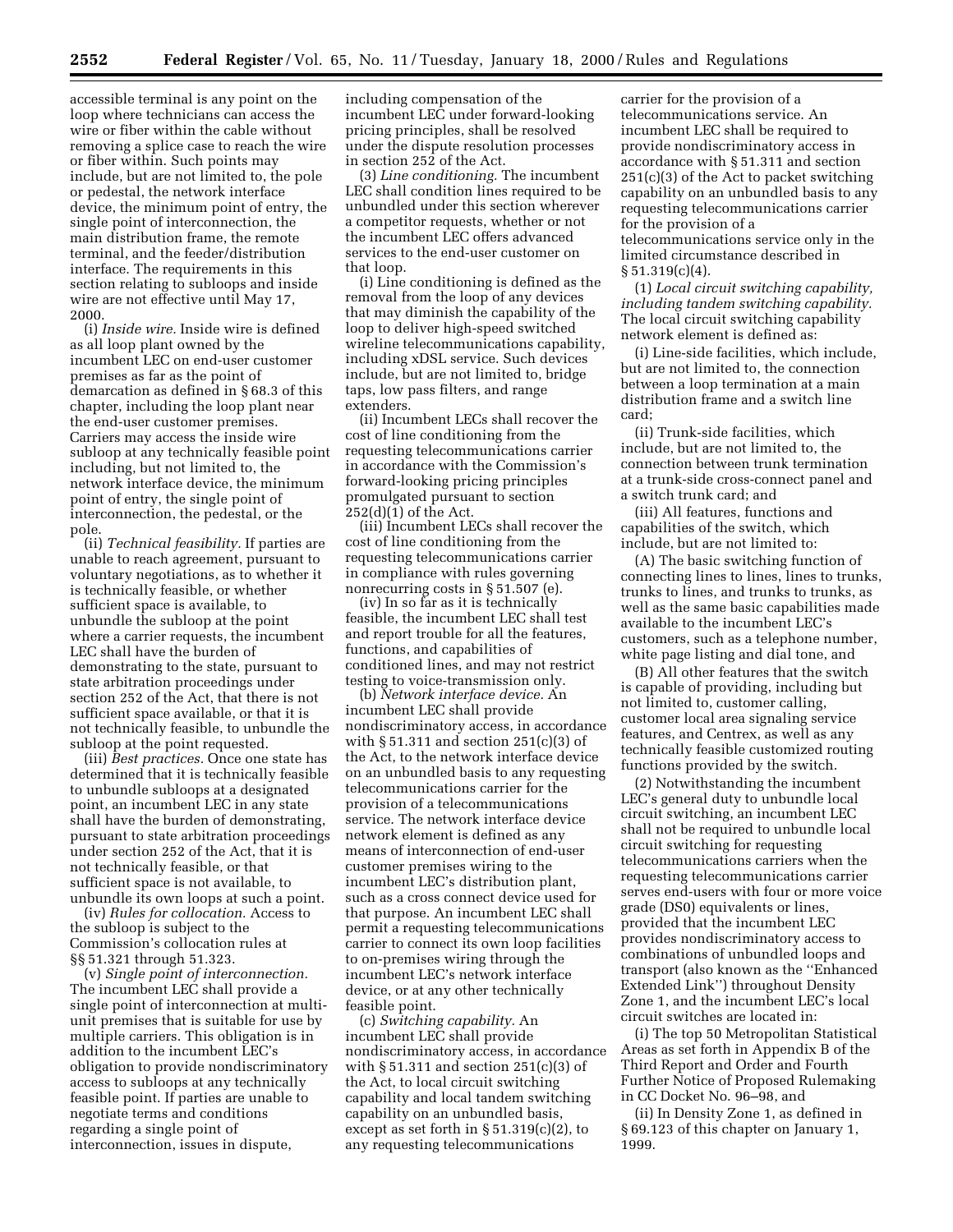(3) *Local tandem switching capability.* The tandem switching capability network element is defined as:

(i) Trunk-connect facilities, which include, but are not limited to, the connection between trunk termination at a cross connect panel and switch trunk card;

(ii) The basic switch trunk function of connecting trunks to trunks; and

(iii) The functions that are centralized in tandem switches (as distinguished from separate end office switches), including but not limited, to call recording, the routing of calls to operator services, and signaling conversion features.

(4) *Packet switching capability.* (i) The packet switching capability network element is defined as the basic packet switching function of routing or forwarding packets, frames, cells or other data units based on address or other routing information contained in the packets, frames, cells or other data units, and the functions that are performed by Digital Subscriber Line Access Multiplexers, including but not limited to:

(ii) The ability to terminate copper customer loops (which includes both a low band voice channel and a high-band data channel, or solely a data channel);

(iii) The ability to forward the voice channels, if present, to a circuit switch or multiple circuit switches;

(iv) The ability to extract data units from the data channels on the loops, and

(v) The ability to combine data units from multiple loops onto one or more trunks connecting to a packet switch or packet switches.

(5) An incumbent LEC shall be required to provide nondiscriminatory access to unbundled packet switching capability only where each of the following conditions are satisfied. The requirements in this section relating to packet switching are not effective until May 17, 2000.

(i) The incumbent LEC has deployed digital loop carrier systems, including but not limited to, integrated digital loop carrier or universal digital loop carrier systems; or has deployed any other system in which fiber optic facilities replace copper facilities in the distribution section (*e.g.*, end office to remote terminal, pedestal or environmentally controlled vault);

(ii) There are no spare copper loops capable of supporting xDSL services the requesting carrier seeks to offer;

(iii) The incumbent LEC has not permitted a requesting carrier to deploy a Digital Subscriber Line Access mulltiplexer in the remote terminal, pedestal or environmentally controlled

vault or other interconnection point, nor has the requesting carrier obtained a virtual collocation arrangement at these subloop interconnection points as defined by paragraph (b) of this section; and

(iv) The incumbent LEC has deployed packet switching capability for its own use.

(d) *Interoffice transmission facilities*. An incumbent LEC shall provide nondiscriminatory access, in accordance with  $\S 51.311$  and section 251(c)(3) of the Act, to interoffice transmission facilities on an unbundled basis to any requesting telecommunications carrier for the provision of a telecommunications service. The requirements in this section relating to dark fiber transport are not effective until May 17, 2000.

(1) Interoffice transmission facility network elements include:

(i) Dedicated transport, defined as incumbent LEC transmission facilities, including all technically feasible capacity-related services including, but not limited to, DS1, DS3 and OCn levels, dedicated to a particular customer or carrier, that provide telecommunications between wire centers owned by incumbent LECs or requesting telecommunications carriers, or between switches owned by incumbent LECs or requesting telecommunications carriers;

(ii) Dark fiber transport, defined as incumbent LEC optical transmission facilities without attached multiplexing, aggregation or other electronics;

(iii) Shared transport, defined as transmission facilities shared by more than one carrier, including the incumbent LEC, between end office switches, between end office switches and tandem switches, and between tandem switches, in the incumbent LEC network.

(2) The incumbent LEC shall: (i) Provide a requesting telecommunications carrier exclusive use of interoffice transmission facilities dedicated to a particular customer or carrier, or use the features, functions, and capabilities of interoffice transmission facilities shared by more than one customer or carrier.

(ii) Provide all technically feasible transmission facilities, features, functions, and capabilities that the requesting telecommunications carrier could use to provide telecommunications services;

(iii) Permit, to the extent technically feasible, a requesting telecommunications carrier to connect such interoffice facilities to equipment designated by the requesting telecommunications carrier, including

but not limited to, the requesting telecommunications carrier's collocated facilities; and

(iv) Permit, to the extent technically feasible, a requesting telecommunications carrier to obtain the functionality provided by the incumbent LEC's digital cross-connect systems in the same manner that the incumbent LEC provides such functionality to interexchange carriers.

(e) *Signaling networks and callrelated databases*. An incumbent LEC shall provide nondiscriminatory access, in accordance with § 51.311 and section 251(c)(3) of the Act, to signaling networks, call-related databases, and service management systems on an unbundled basis to any requesting telecommunications carrier for the provision of a telecommunications service.

(1) *Signaling networks*. Signaling networks include, but are not limited to, signaling links and signaling transfer points.

(i) When a requesting telecommunications carrier purchases unbundled switching capability from an incumbent LEC, the incumbent LEC shall provide access from that switch in the same manner in which it obtains such access itself.

(ii) An incumbent LEC shall provide a requesting telecommunications carrier with its own switching facilities access to the incumbent LEC's signaling network for each of the requesting telecommunications carrier's switches. This connection shall be made in the same manner as an incumbent LEC connects one of its own switches to a signaling transfer point.

(2) *Call-related databases*. Call-related databases are defined as databases, other than operations support systems, that are used in signaling networks for billing and collection, or the transmission, routing, or other provision of a telecommunications service.

(i) For purposes of switch query and database response through a signaling network, an incumbent LEC shall provide access to its call-related databases, including but not limited to, the Calling Name Database, 911 Database, E911 Database, Line Information Database, Toll Free Calling Database, Advanced Intelligent Network Databases, and downstream number portability databases by means of physical access at the signaling transfer point linked to the unbundled databases. The requirements in this section relating to the Calling Name Database, 911 Database, and E911 Database are not effective until May 17, 2000.